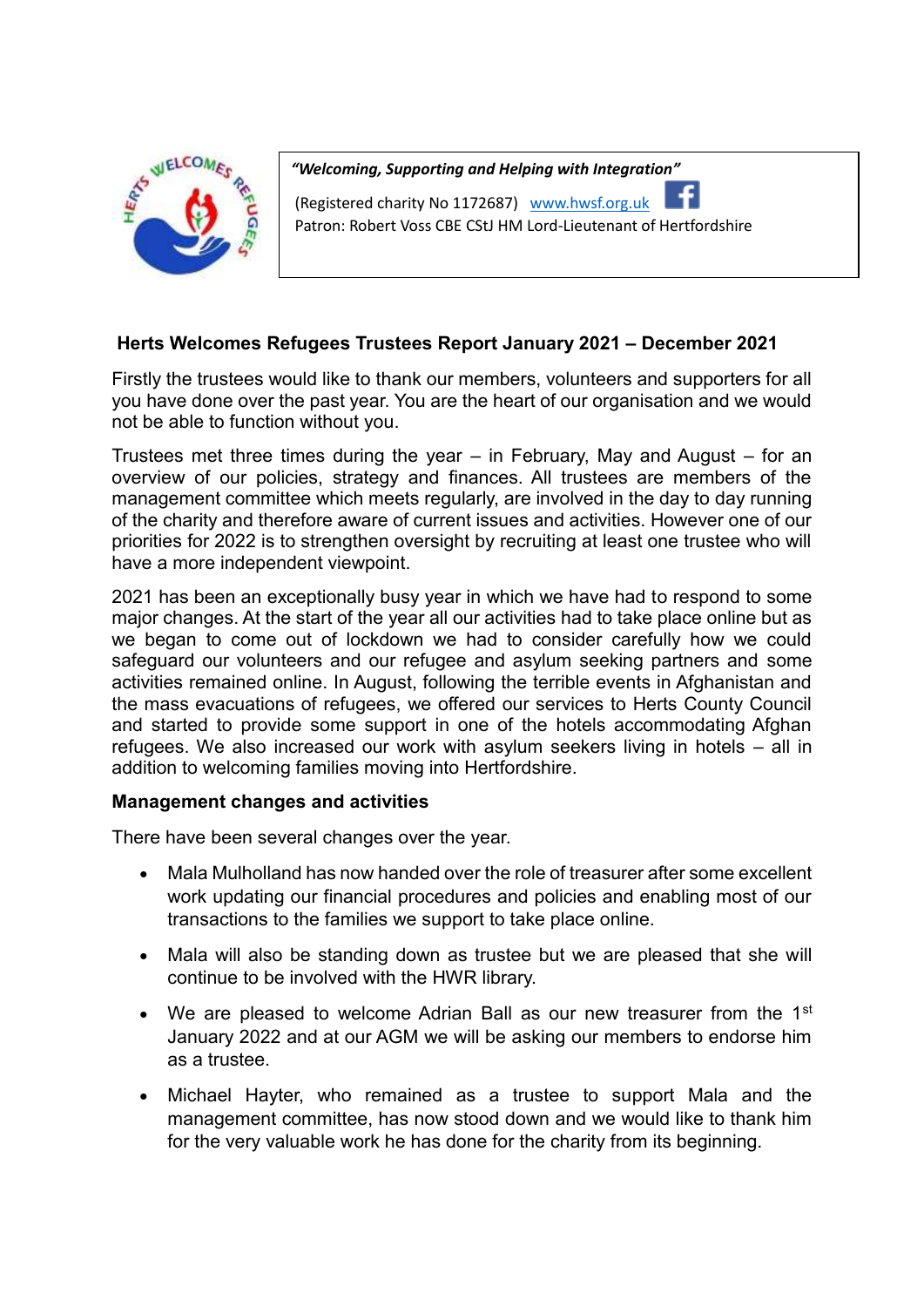- We now have one vacancy on our trustee board and are considering how we should best fill this.
- The management committee (MC) has been very active throughout the year. The committee continued to meet on Zoom every three to four weeks and has a very active WhatsApp group. MC members have worked tirelessly responding to the needs of families and individuals.
- Kate Wentworth has joined the MC as joint area convenor in East Herts and Mione Goldspink has also joined the East Herts team as HWR's lead in Bishops Stortford. Kathie Martins is now part of the North Herts team supporting in Stevenage.
- All other area convenors remain the same and their details are on our website.
- Our enquiries line has been increasingly busy with around 500 enquiries over the year. The increase was partly due to an increased awareness of HWR's services among other organisations as well as the tragic events in Afghanistan.

## **Afghan support, resettlement programme and work with asylum seekers**

- During 2021 there was an increase in the number of families we support with 7 new families arriving in Hertfordshire as part of the various resettlement schemes. 5 of these came from Afghanistan – 1 settling in Three Rivers, 2 in Dacorum and 2 in Stevenage. The other 2 families came from Syria and are related to families already settled here. We also supported another Afghan family who arrived early and families from other countries who were referred to us by other agencies.
- We have also been working to support Afghan refugee and evacuee families and individuals housed in bridging hotels in the county, focusing our efforts on one hotel, where our worked started in August, since when 21 volunteers, including 3 of our trustees, have been providing a reliable, friendly presence 4 days a week, providing language support, helping with the distribution of clothing and other goods and with activities for the children. We are so grateful to them for all their work, especially Kate Scott and John Borton who, as well as spending so much time at the hotel, planned and coordinated the work and liaised with Herts County Council and other volunteer groups. Kate Scott has also helped HCC Education Service in getting children into local schools and equipping them with uniforms and shoes. We would like to thank Goods for Good for all the items they have donated. These bridging hotels are temporary hotel accommodation while people are awaiting the offer of permanent accommodation anywhere in the UK and in a handful of cases in Hertfordshire. Initially it was only intended that residents would be there for a couple of months but this has now been extended and some families will be there much longer.
- In December, we were inundated with offers of gifts for the hotel residents and asylum seekers and were able to give out large bags to all the families. We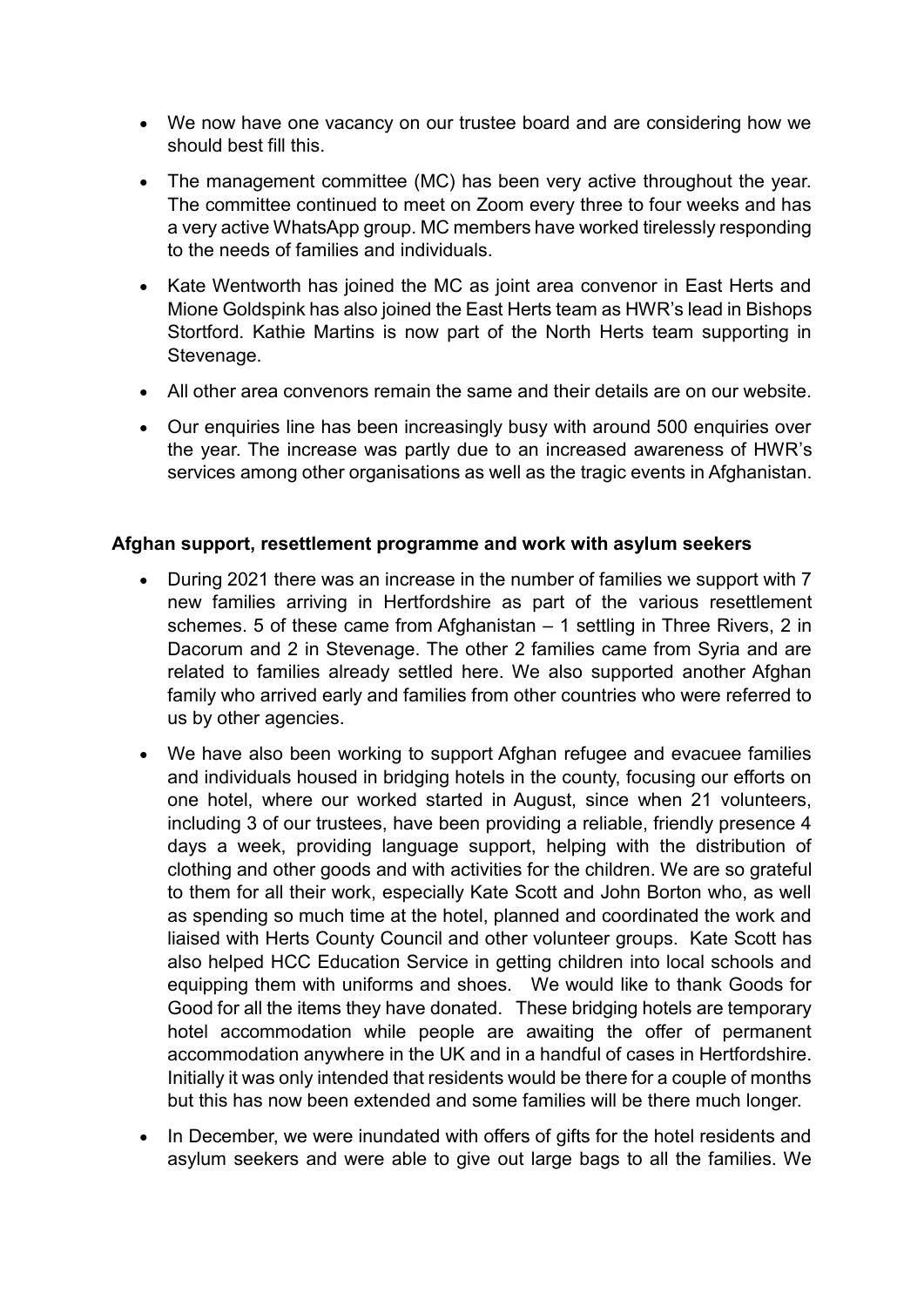worked closely with Community Action Dacorum on this but we were very grateful to the team of volunteers who put these gifts together.

- We would also like to thank our supporters who responded so well to our appeal for mobile phones. We are now purchasing reconditioned phones, a system which seems to be working more effectively. We were very grateful to Bamboo Distributions who donated a large number of mobile phones to give to both refugees and asylum seekers.
- John Borton and another volunteer have also been working closely in support of asylum seekers in a hostel. In November, thanks to a local church offering their premises and support, we were able to start weekly sessions offering coats, vouchers, mobile phones and other vital items to the residents, many of whom had no warm clothes or ability to communicate with supporting organisations and authorities. The donation of more than 50 Primark vouchers from the Church of Jesus Christ of Latter-day Saints was particularly valuable. The weekly sessions are continuing and now include an English conversation group.
- All in all we have supported over 400 people during 2021. This has been a challenge for our charity and has led us to review how we operate.

## **Befriender network**

- During 2021 85 volunteers have supported over 100 refugee partners, including 22 children, in one to one sessions or small groups. This is an increase from the previous year, particularly in the number of children needing help during and following lockdown.
- Training sessions have been held for new volunteers as well as Zoom meetings held every 2/3 weeks for all volunteers to share good practice and discuss issues. These sessions cover topics such as Padlet training, trauma-informed ESOL, wellbeing and safeguarding and have included presentations from the Refugee Council manager and feedback from relevant conferences.
- There is also a very active WhatsApp group for volunteers.
- Some activities with refugee partners are now face to face but Zoom sessions have been very effective and have meant that we can match volunteers with partners according to need rather than locality.
- In August we received a huge response from potential volunteers keen to help the newly-arrived Afghans – in one week we received over 100 emails! We have not been able to use all these volunteers but Caroline Herring, our volunteer coordinator, has been working hard to match them appropriately.

# **Group activities**

 The 'Hertswomen' group has been meeting regularly on Zoom. There is not always a large attendance but there are always 2/3 attendees, which means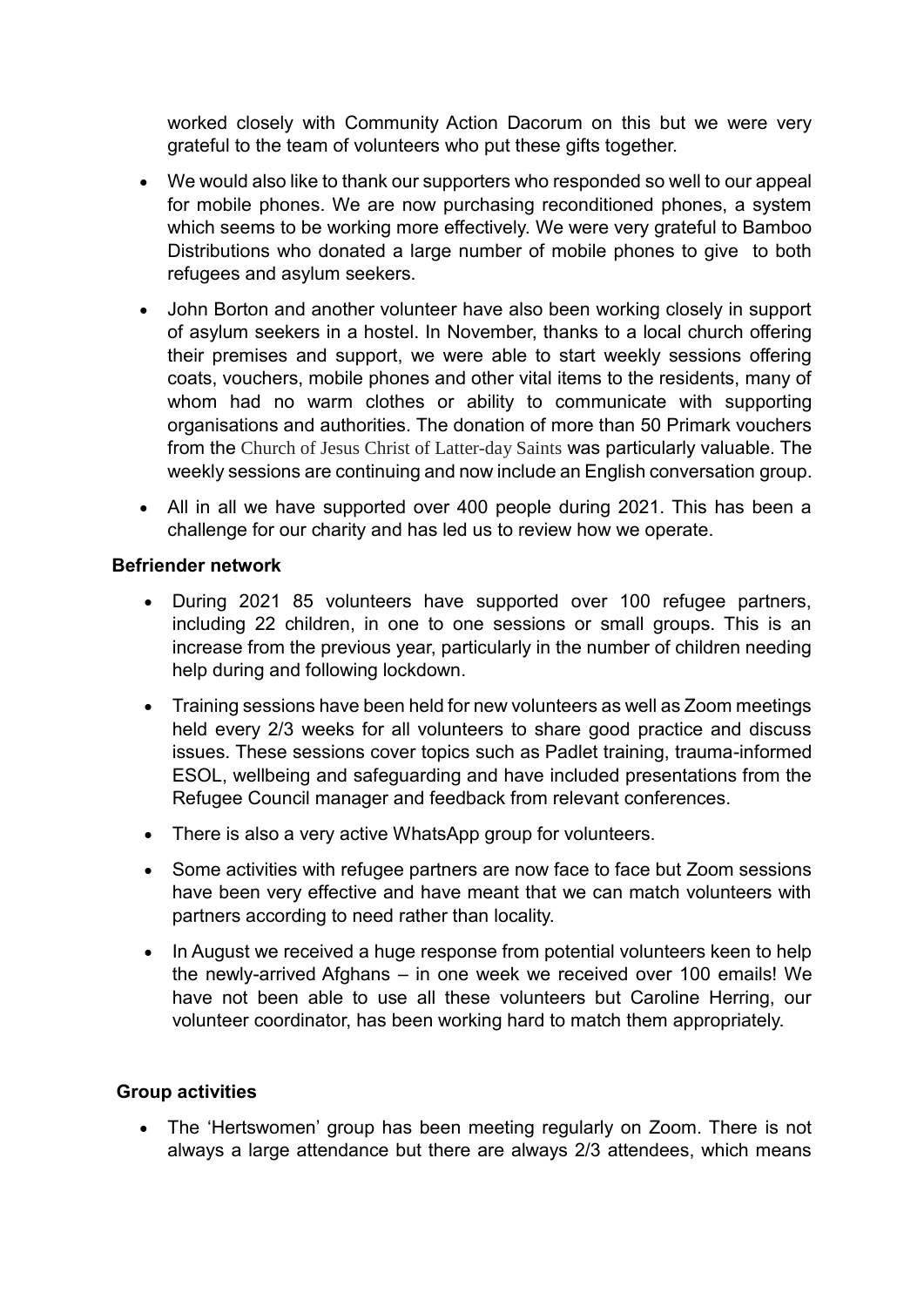maximum participation is possible. Activities include yoga, cookery club, conversation and reading.

- A volunteer runs a weekly class for Letchworth women on zoom.
- A group of male volunteers and refugee partners In North Herts meet fortnightly for coffee and conversation.
- A group for women, run by two volunteers, runs every week in Stevenage.
- In Welwyn Hatfield a men's group, consisting of volunteers and partners, meets once a month for coffee and chat.
- The Ware women's group resumed its fortnightly meetings at St Mary's Church for a shared lunch, conversation or other activities.

We have been careful in all these activities to adhere to Covid regulations in order to protect both our volunteers and our refugee partners. We are so grateful to the volunteers who have run these different sessions and groups.

Caroline Herring has done an excellent job in quite challenging circumstances in recruiting, inducting and supporting our volunteers, organising meetings and training sessions and feeding back to trustees and the management committee. Her role is central to our refugee support project and in August we were delighted to secure two year's funding for her post from the Community Lottery Fund.

Some comments from our volunteers.

*"I've been working with L for about 18 months and her confidence and English ability has soared. She's so much more able to self-correct and she just seems at ease with the language. She enjoys sharing stories about her culture and her life and so do I. We've struck up a lovely bond. Working with her isn't just about English. It's so much more, as I've tried to help her in a small way when she's needed a little bit of extra help navigating life in the UK and she's helped me to understand Syrian culture."*

*"My refugee partners and I really look forward to our weekly meetings. We go over the lessons and homework for the English classes they take at college, and some other English exercise. Their ability to speak and understand English and their confidence has increased noticeably in the last four months - and I've learnt some Arabic!"*

## **Other activities**

• Although lockdown eased in the summer we took the decision not to hold any indoor events but arranged a number of outdoor activities. These included summer picnics in different parts of the county, when the families really enjoyed meeting up and having fun together. One popular event in St Albans was arranged with in conjunction two other organisations, HAWA (Herts Asian Women's Association) and Active Lifestyles, and involved sharing different types of food and learning about each others' lives and cultures.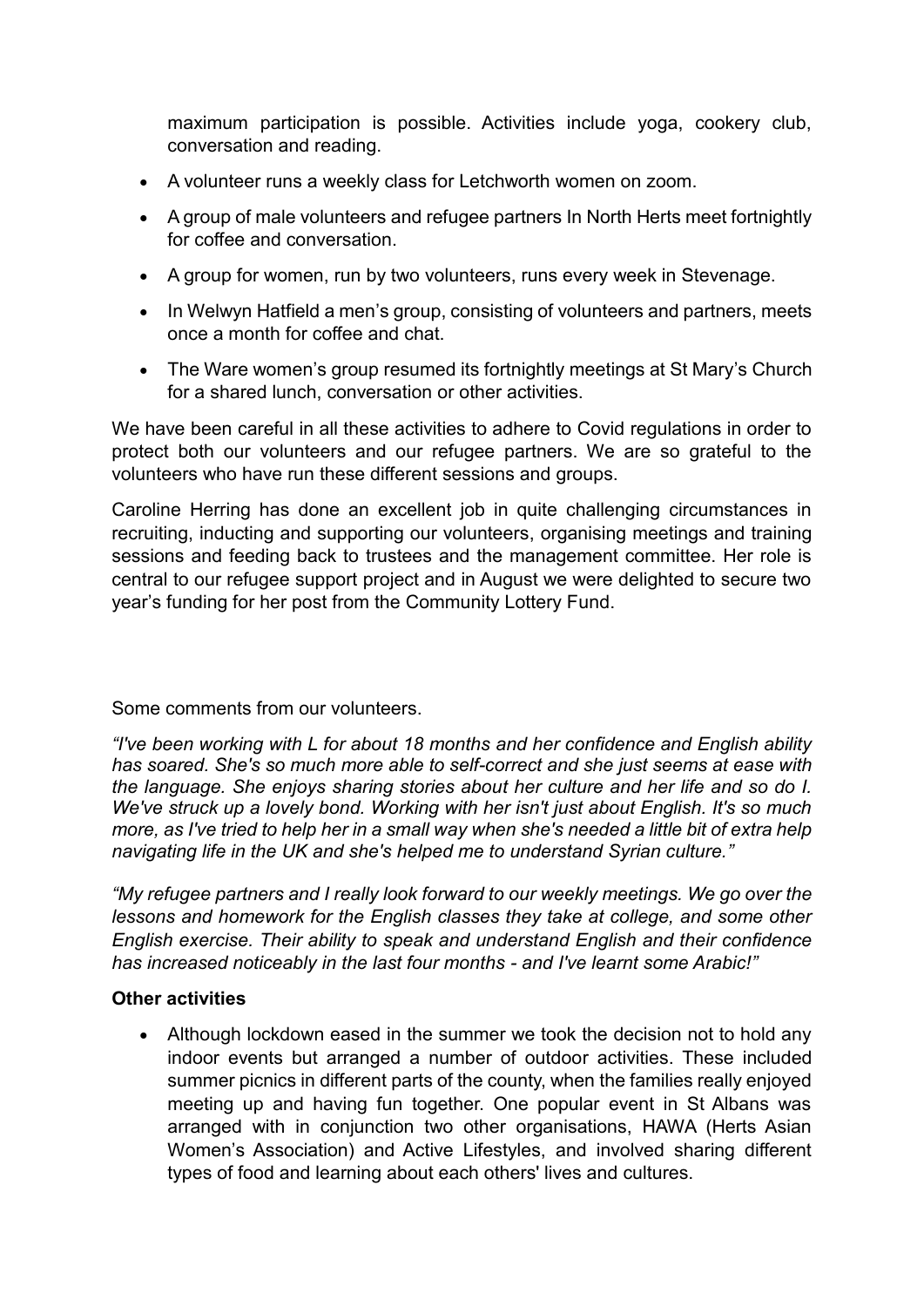- Our first indoor event for 2021 was held towards the end of the year in a church in Stevenage. This was attended by over 100 people from Stevenage, North Herts, Welwyn Hatfield and East Herts who enjoyed food, games and a variety of activities, including a talk from a member of the Herts and Middlesex Wildlife **Trust**
- Every Tuesday in June and July, courtesy of a very generous café proprietor in Ware, three refugee partners, supported by local volunteers, cooked and served lunches to the public who gave donations to HWR in lieu of payment. It was hard work but, after deducting the cost of fuel and ingredients, around £500 was donated to HWR and our refugee partners gained valuable experience. We are very grateful to the café proprietor for this opportunity.

# **Arabic School**

Thanks to funding from COSARAF we were able to continue with the Arabic school, which resumed in September. There are now 35 children attending and 20 on a waiting list. The children have enjoyed coming together to learn the language and about their culture and the school provides excellent experience for the Syrian women who have acted as support teachers.

*"Working as a volunteer in the Arabic school gave me such a wide range of experience and developed my skills in different aspects."*

*"I am working as volunteer teacher at the Arabic school and I have really improved my skills and I am looking forward to becoming a full Arabic teacher. We are really looking forward to developing and extending the school."* 

# **Bike Scheme**

- Since February this year our coordinator, Adrian Ball, has delivered and repaired 75 bikes for various refugee families (including 10 for newly-arrived Afghan families) and delivered 36 to young asylum seekers under the care of the County Council, as well as 7 for adult asylum seekers.
- This has enabled people with very little money to get to the shops or college and to get exercise, and is invaluable to them. As the scheme has evolved and become larger than we can comfortably to manage, Adrian has arranged for Herts County Council to take responsibility for the bikes for young asylum seekers through their partnership Herts Disability Sports Foundation, (DSF), a charity which has qualified bike mechanics. We will also work with DSF to source bikes and have donated bikes repaired, which will make the work of the bike coordinator more manageable.

We are very grateful to Adrian for all his work and are pleased to report that, since he gave up this role on becoming treasurer, we have found a well-qualified, new coordinator, Andy Brocklehurst, who took up the role in February 2022.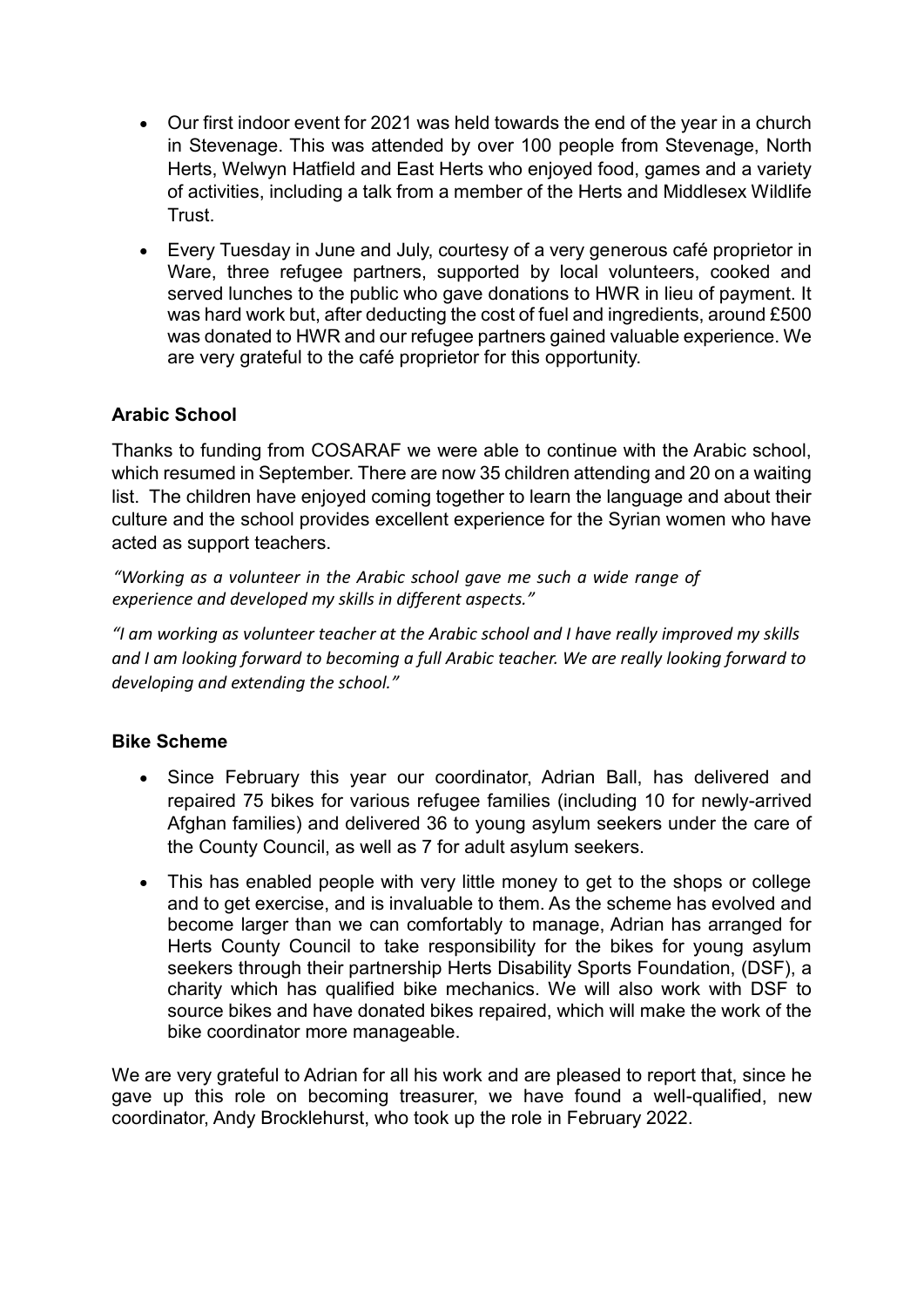## **Library, author sessions and Tesco Book Club.**

- Last year Mala Mulholland arranged online sessions with children's authors Sue Hampton, Jane Porter and Tim Pearce, but later sessions were discontinued as audience numbers dwindled and the emerging Afghan situation required more time.
- We applied for and received a grant of £1,000 from Tesco, for our children's book club and 115 books, signed by the authors, were purchased, wrapped and distributed to children aged  $5 - 16$ . 125 book club leaflets were printed as well as 1,000 book marks designed by four children from refugee families.

Many thanks to Mala and her daughter for leading on this project and to the volunteers who helped with distribution. We are pleased that Mala will continue with this work.

## **Education fund**

- Thanks to the generous support of Redmill Solutions and the publisher Harper Collins we have been able to supply GCSE and A-level revision books to support our network of volunteer teachers as well as stationery and other equipment for students starting secondary school. We have also made contributions towards sports club fees and equipment and towards the cost of a revision course for a potential medical student.
- Pippa Pearson has taken on the role of coordinator for this fund which is likely to be well used in future years.

## **Communications, Website, newsletters and Facebook**

- We would like to thank Lauren Frankel, who manages our website, encouraging us to write stories and updates, and also our Twitter account. She also helps monitor our enquiries.
- The website is very popular its busiest day being  $23<sup>rd</sup>$  August when we had 274 unique visits and 782 page views because of our news updates on the Afghan arrivals. Our Facebook group has more than 1,200 members and our Twitter account has 201 followers.
- We would also like to thank Mark Kendall who circulates our newsletters and updates our statistics. He now also manages our Zoho account and will be working on our storage system, Box, in the next year.

In 2021 Herts Welcomes Refugees had 351 members and 197 supporters – a significant increase on the previous year.

# **Safeguarding**

HWR takes the issue of safeguarding extremely seriously as we work with so many children and adults at risk.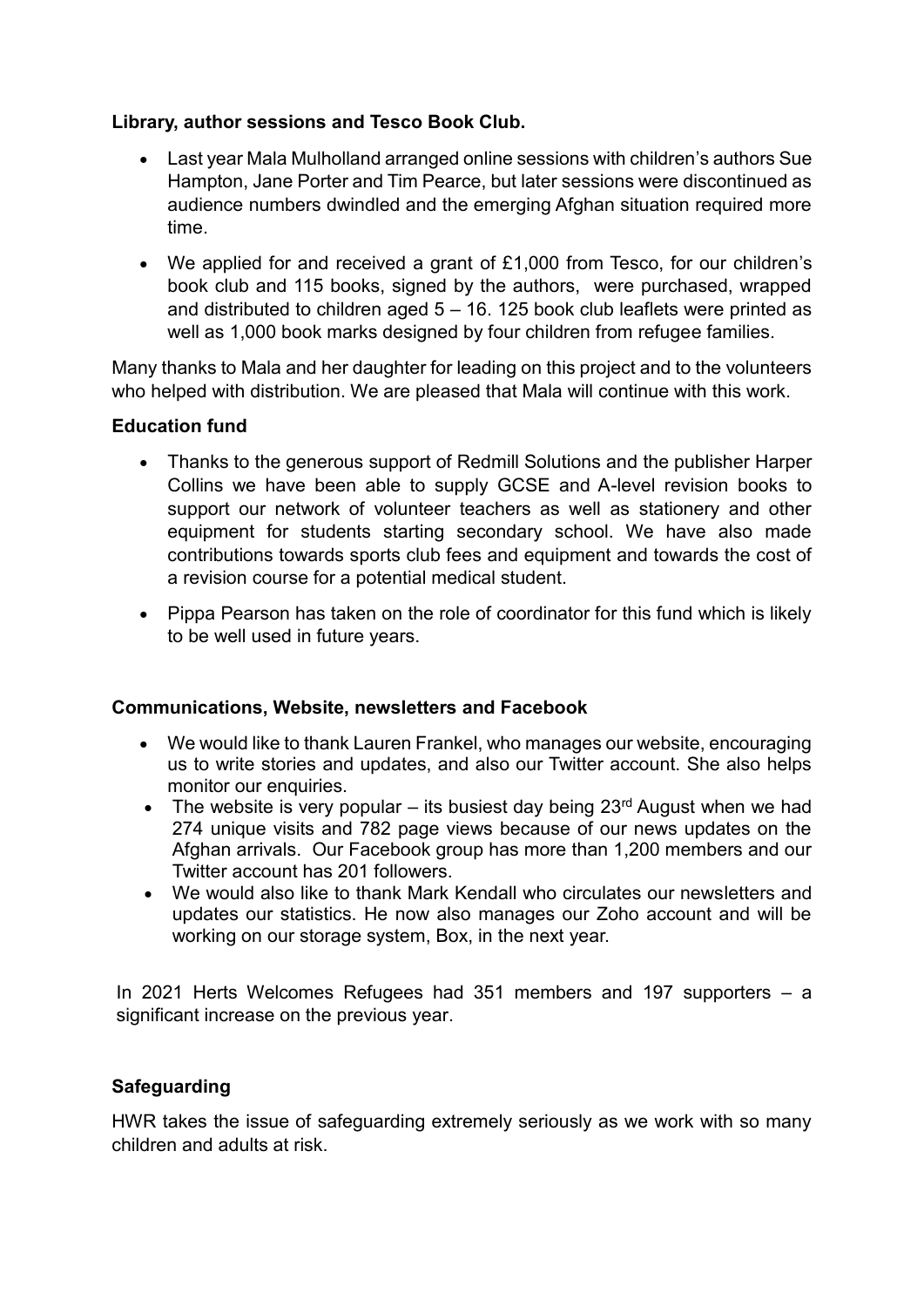- Vicky Woodcraft remains our Safeguarding Officer and has done three presentations on safeguarding to our volunteers. She will continue to do these regularly.
- In 2021 we joined the safeguarding organisation Thirtyone: eight, who process DBS checks on all volunteers as part of their induction with Caroline Herring. We also have access to their training and twenty-four hour helpline.
- Our trustee with responsibility for safeguarding is John Borton, who has attended two training sessions with Thirtyone:eight.

## **Vaccination Roll Out**

We promoted the vaccination process through all our group sessions and via our volunteers. Area convenors held sessions on Zoom and our Syrian trustee held a session with a doctor to talk to those who were concerned.

We produced leaflets for volunteers to use with their refugee partners.

Some volunteers went to vaccination centres with partners who were nervous to go on their own.

*" F was very reluctant to take up the vaccination and really didn't want to go on her own. I said I would go with her and we went together for both her first two jabs. She was very pleased in the end and had no bad reactions."* 

#### **Fundraising**

Annabel Kirk liaised with the Sports Partnership and successfully bid for funding for swimming lessons for children. 9 children in Welwyn Hatfield started lessons, with a further 3 planned for January, and several children are on the waiting list for lessons in North Herts when there are vacancies. The children were all delighted with these lessons and have continued.

Another volunteer with expertise in fundraising bids helped us with our bid to Herts Community Foundation for Afghan Support and is willing to do further bids for us.

We are very grateful to both and to everyone who has raised money for us in this year.

#### **Our Priorities**

We have met many of our priorities for 2021 and those for 2022 will be similar, although the increase in numbers of refugees and asylum seekers and in our own activities means that we cannot continue with the same structure.

In 2021 we continued to support both refugees and asylum seekers.

We held far fewer face to face events because of the Covid pandemic but have managed to enable groups to get together and held many activities on Zoom.

We have continued to give out IT equipment – especially phones – during this year, in order to enable people to connect with each other and to access online